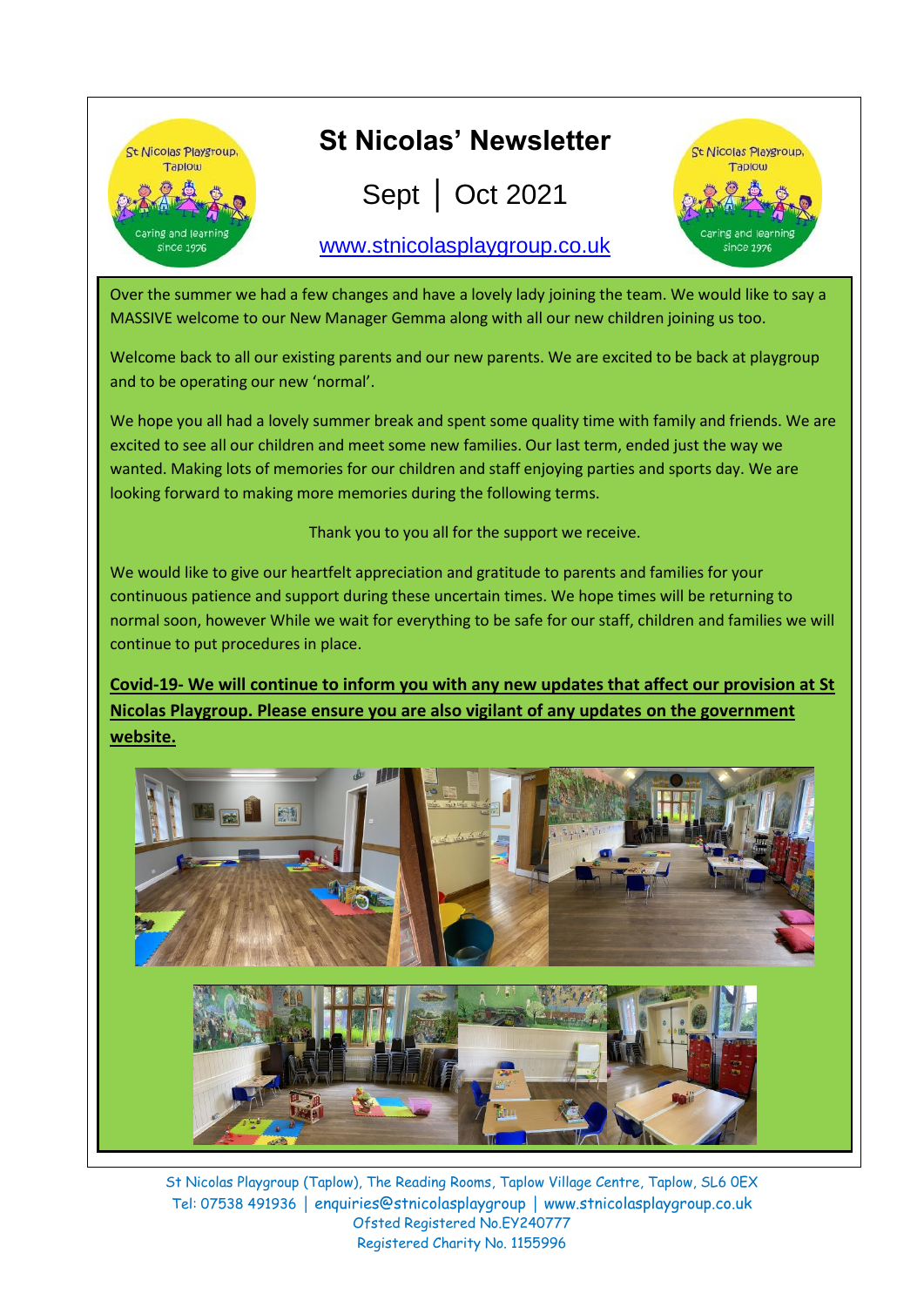#### **WC: 6/09/21 - Getting to know Playgroup**

To start the term, we will concentrate on settling new children this week and next. During registration time, the new children will be introduced to the rest of the group. We will also introduce/reinforce the rules governing our setting and the behaviour expected of the children whilst at playgroup. As time goes on we hope the children will become familiar with them. We will discuss the evacuation procedure and sound the alarm so the children become accustomed to the noise. This enables us to practice the procedure during this half of the term.

To begin with, there will be simple painting, gluing, sand and water play activities to introduce the children to messy play. The climbing frame will be initially set at a low level with more pieces added as we progress through the first few weeks. This gives new children a chance to practice their climbing skills and become confident in their abilities. The children will be making their own picture spot to sit on when we come together as a group.

- **Tuesday 7th Sept – Get Sports Inspired (£3 and outdoor shoes / wellies if needed).**
- **Wednesday 8th – Allotment visit**
- **Friday 10th Sept – Forest School**

#### **WC: 13/09/21 - 24/09/21 - Our community / All about me**

During this week we will be talking about our surrounding area, we will be going for a walk around Playgroup to visit/ show where Priory Gardens, The rectory, the church and the school are. We will also go on to the green to have a story. We will talk about the children's surrounding areas at home, and where they go to visit. We will speak about how they can get to their surrounding areas and what transport everyone may use. On the craft table we will ask the children if they can draw us a picture of their community, labelling their drawings with support of a teacher. We will have different community flash cards around the room to use in discussion with the children. This will extend the children's vocabulary and help to be a conversation starter. Through the week we will have different occupations out for our role play area, which we see within our community. (Builders, police, nurse, postman). During these two weeks the children will have the opportunity to share information about themselves, their families, and their friends. In small groups we will look at similarities and differences between themselves and others. What the children can do now that they could not do as a baby. Their likes and dislikes and what their favourite activity is to do. At the craft table the children will have the opportunity to paint a self-portrait, using the mirrors to look at themselves. We will also touch on learning our body parts and singing along to 'head, shoulders, knees and toes'.

- **Monday 13th Sept – Forest School**
- **Thursday 16th Sept – Get Sports Inspired (£3 and outdoor shoes / wellies if needed).**
- **Friday 17th Sept – Forest School**
- **Monday 20th Sept- Forest School**
- **Tuesday 21st Sept – Get Sports Inspired (£3 and outdoor shoes / wellies if needed).**
- **Friday 24th Sept – Forest School**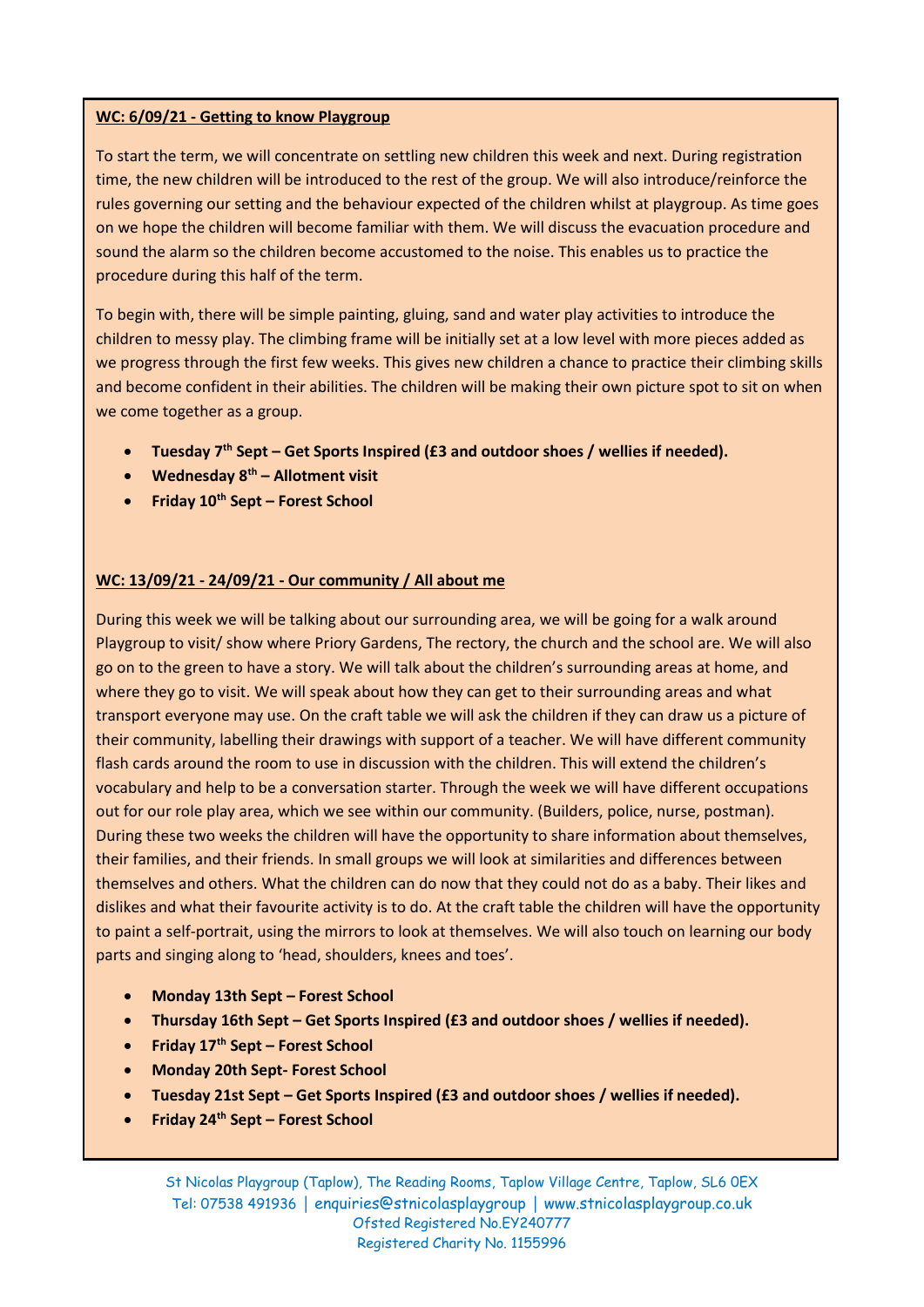#### **WC: 27/09/21 - Health and self-care**

In small groups we will be talking about what our bodies need to have a healthy lifestyle, we will look at healthy foods, exercising and our own self-care.

We will speak about our daily routines and how we help our mummy's and daddy's look after ourselves.

We will watch videos of and speak about the different help we get in the community to help keep us healthy (Dentist, Doctors, Opticians) to help the children understand the importance of looking after themselves.

The children will have the chance to use toothbrushes to clean laminated teeth and as a group we will act out brushing our teeth and time ourselves for 2 minutes. We will see if the children can practice counting out the correct teeth to match the mouth.

All our babies will be needing a bath, so we will set up a bathing area for the children to help clean the babies and get them dressed.

In the role play area, we will turn it in to a hairdresser's for children to practice brushing hair.

We will be reminding the children about washing their hands before eating and after using the toilets/coughing/sneezing, covering their mouths when coughing, getting a tissue for their nose's when needed. Keeping fingers out of mouths and noses

We will have sequence cards with different routines for the children to put in order, and different size fruit and toothbrushes to put in size order.

The children will help design their own socks to help playgroup make some pairs for our washing line.

- **Monday 27 th Sept – Forest School**
- **Thursday 30th Sept – Get Sports Inspired (£3 and outdoor shoes / wellies if needed).**
- **Friday 1st Oct – Forest School**

#### **WC: 4/10/21 - 11/10/21 - Colours of the Rainbow**

During the coming two weeks we will look at the colours of the rainbow and have set different days of the week for specific colours.

In **the first week** 4/10/21 - **Monday will be red**. **Tuesday and Thursday will be blue**. **Wednesday will be pink** and **Friday will be yellow**. The children can wear the colour associated with the day of the week if they wish.

- **Monday 4th Oct– Forest School And AGM at 20:00**
- **Tuesday 5th Oct – Get Sports Inspired (£3 and outdoor shoes / wellies if needed).**
- **Friday 8th Oct – Forest School**

In **the second week** 11/10/21 - **Monday and Wednesday will be green**. **Tuesday and Thursday will be orange** and **Friday will be purple**. Children can wear the colour associated with the day of the week if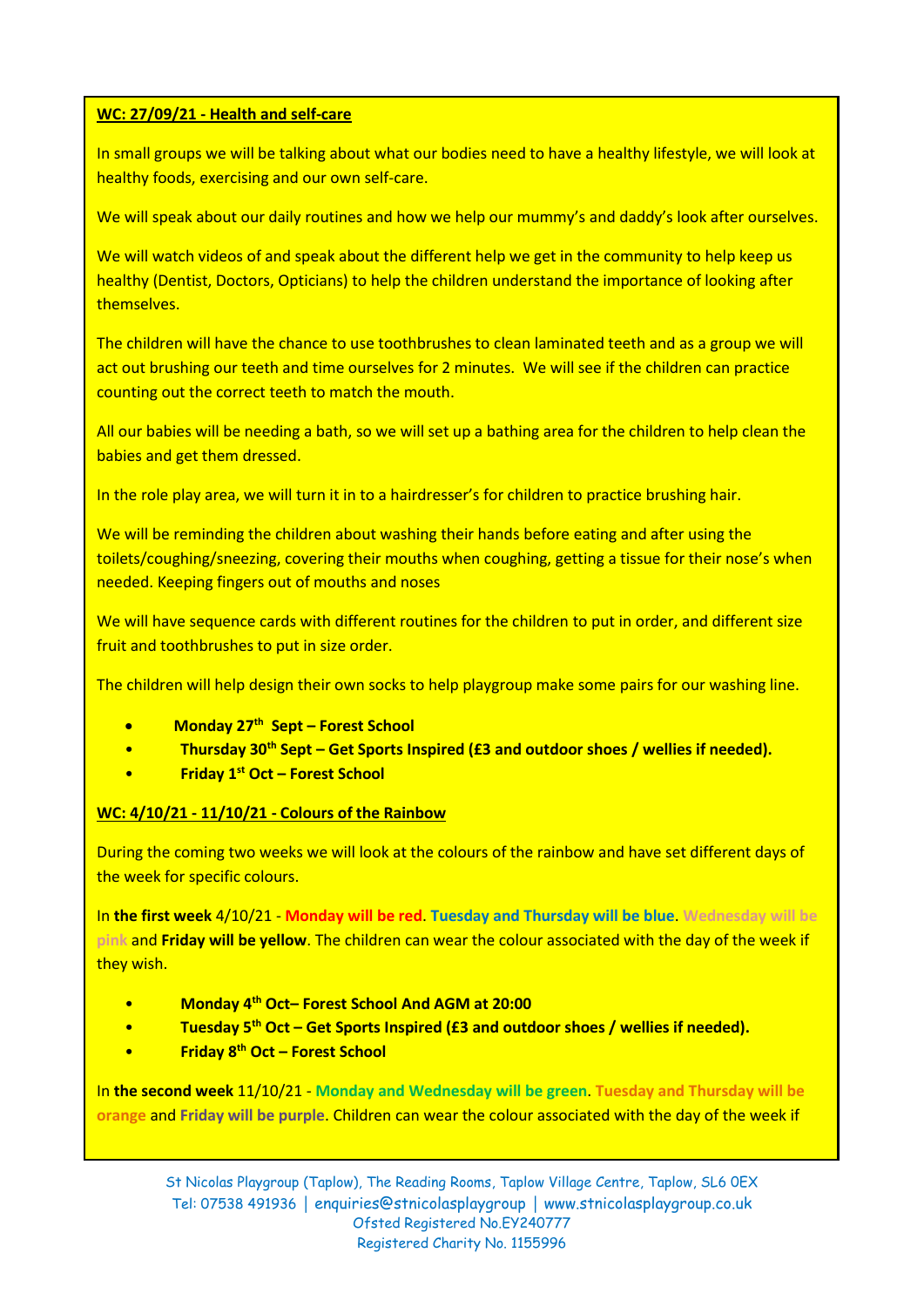they wish. During the two weeks the children will be learning/revisiting the rainbow song with Makaton, we will play games with the parachute, make dyed rice/pasta and gloop for sensory play, and use Q-tips to paint a rainbow. The children will also be comparing bears using our compare bear resource, looking through our colour Perspex.

In circle time we will speak about the different colours around us and our favourite colour.

In our role play corner, we will have a market stall, looking at all the different colours of fruit and vegetables and seeing if the children can match the object with the correct plate/basket.

Throughout the two weeks there will be an interest table with lots of different coloured objects to examine.

We will also be looking at the different shades of colours, and colour mixing.

Our story time book will be Elmer the Elephant.

- **Monday 11th Oct – Forest School**
- **Thursday 14th Oct – Get Sports Inspired (£3 and outdoor shoes / wellies if needed).**
- **Friday 15th Oct – Forest School**

#### **WC: 18/10/21 - Autumn**

Throughout this term we will already be talking about Autumn during circle time - As the seasons change and the leaves fall around us we will be going on nature walks. On our walk we'll be collecting leaves and sticks, using them for leaf printing/rubbing, sorting by colour, size and shape. We'll make a pumpkin hedgehog using hammers and sticks, the children will help the adults carve a pumpkin and look at the inside of a pumpkin. Counting the seeds and playing with them in gloop. The children can make a tree picture with either glued on leaves or finger painting independently. There will be an interest table so children can display any objects they find on our nature walks. We will be playing with corks in compost, planting crocus and daffodil bulbs ready for spring, creating spiders' webs and doing marble painting with conkers. We'll also be making witches potions. We will have a dark corner where the children can experiment with lights and shadows. As a group the children will be using a parachute to feel the 'wind' and add leaves to make them 'fly in the wind'! We will be speaking about harvest festival and taking collections to pass on to our local church. Our story time books will be 'Jack and the beanstalk' and 'The Enormous Turnip' and we will be learning the 'Autumn leaves are falling down' rhyme.

Pumpkin Competition TBC.

- **Monday 18th Oct – Forest School**
- **Tuesday 19th Oct – Get Sports Inspired (£3 and outdoor shoes / wellies if needed).**
- **Friday 22nd Oct – Forest School**

# **25/10/21 -HALF TERM**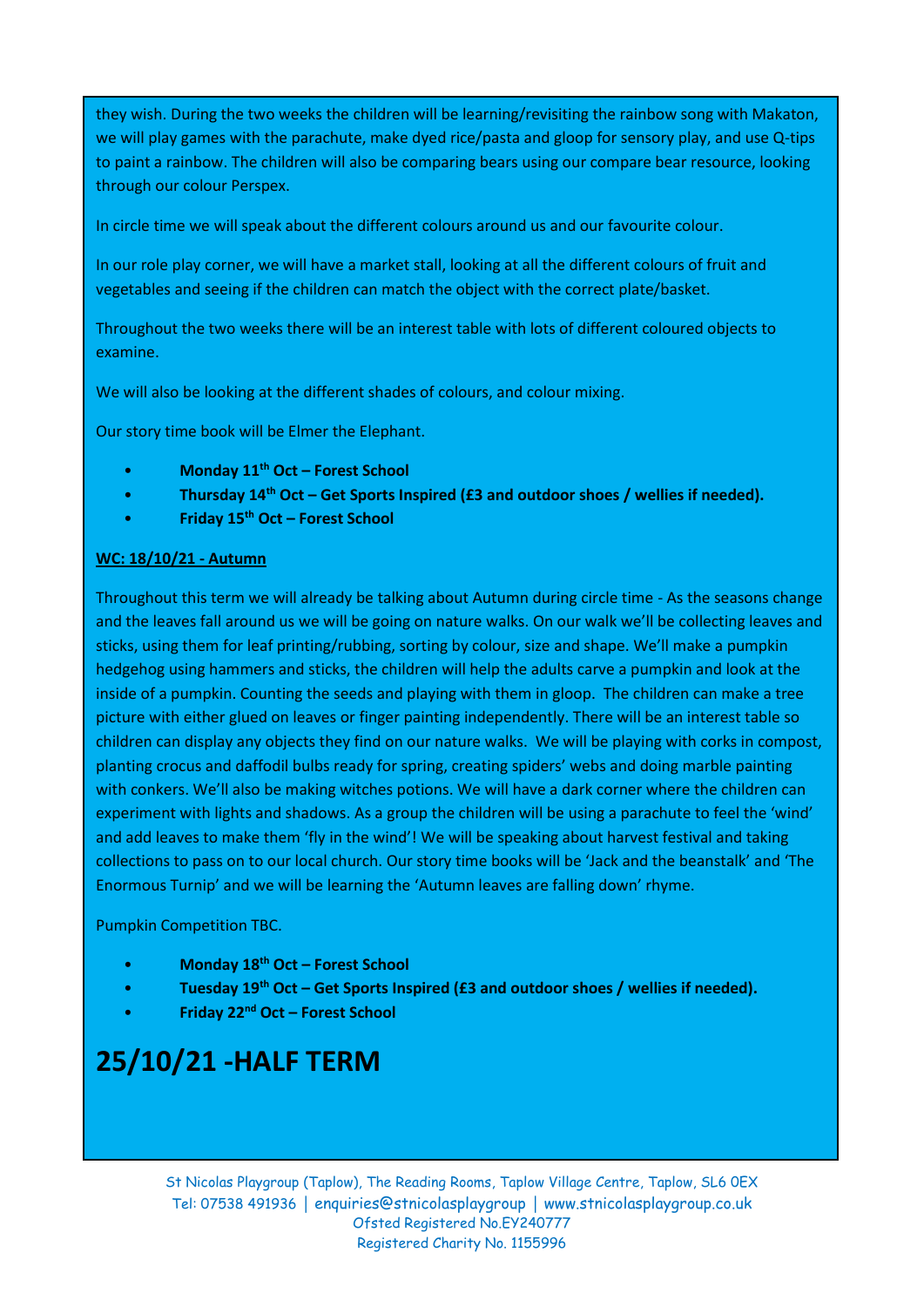#### **HALF TERM starts 25 October 2021, Playgroup opens again on the 1 st of November 2021.**

#### **Important notice to Parents:**

- Please make sure all the correct information is given to the playgroup- Allergies, Dietary requirements and Preferences, correct telephone numbers, email addresses, home addresses.
- Due to allergies within the playgroup we ask for lunch boxes to be healthy and Nut FREE, staff will have to provide an alternative for your child if their lunch contains nuts.
- Please remember if you would like to discuss anything with any staff you are welcome to do so, we just ask for a little bit of time around our new routine. If we are not available at our busy period's we will be happy to arrange a time that suits you and your family.
- Sadly we have had to stop sending King Humpty home  $\bigcirc$  but we are thinking of an alternative.
- Mystery reader will not be able to go ahead until further notice.
- Playgroup will be operating as a large bubble together. Playgroup will not close if there is a positive case. However, if there is a positive case of Covid-19 within St Nicolas Playgroup, your child will need to get a PCR test and stay home. Close contacts are advised to get tested, but do not need to isolate. Parents will be informed of positive cases within setting and make an informed decision onwards. We will continue to check children's temperatures as they come into setting.

As guidance changes we will continue to stay up to date and to inform you all when needed. **https://www.gov.uk/coronavirus/education-and-childcare**

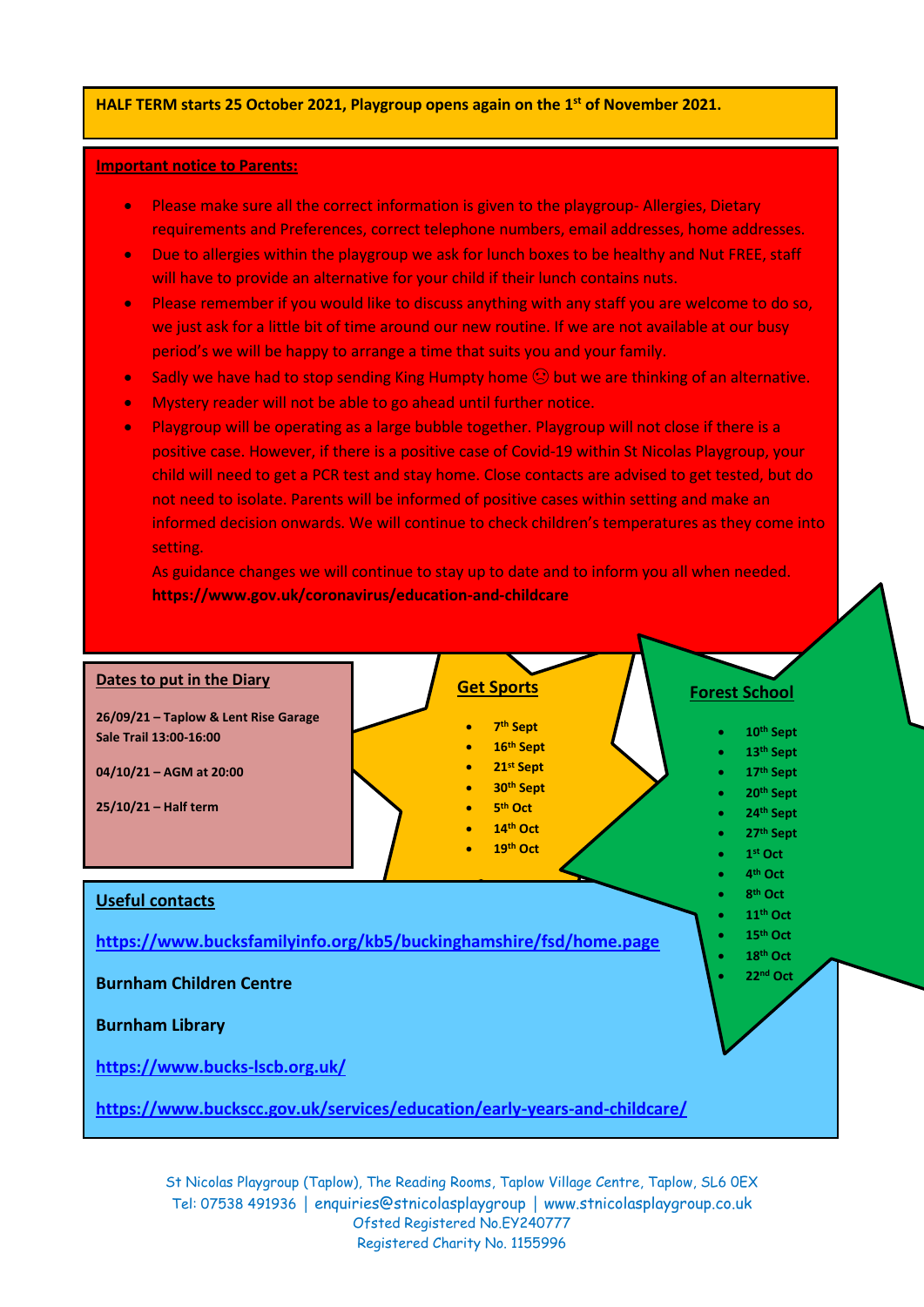#### **Notes to parents:**

#### **Entrance to Playgroup**

There is a door bell to the left of the door to ring for access.<br>There is a door bell to the left of the door to ring for access. Please can we remind you that the door will always be locked while the children are in the building.

#### **Drop off/ Pick Up**

we ask for parents to ase our one way system and keep their distance from each other while queant<br>outside. We ask if children can please enter the top room on their own and a staff member will help them wash their hands and put their belongings on their pegs. If a child is struggling to settle there will for Parents to be mindful of social distancing with other families in and outside the building, We ask for parents to use our one-way system and keep their distance from each other while queuing be space in the top room for parents to be with their child and also outside to help settle them. We ask

At Pick Up, we will bring your child to the middle door with all their belongings.

Staff will use their judgement on the day to help/support parents the best way they can at drop off. If a child is uncontrollably upset for a long period of time we ask for parents to remain with them until handing them over.



(We ask that parents (and any siblings) do not congregate outside playgroup and that they adhere to the 2m distancing rule at all times).

#### **Parking**

Please parents be considerate when parking and only park in the marked bays in the car park. For the safety of our children we ask that you do not park along the side of the path opposite the school house.

#### **Sickness**

If your child is unwell or will not be attending playgroup please let us know by calling - 07538 491936. Children should not attend the group for 48hrs following the last bout of sickness or diarrhoea. If your child does become unwell with something infectious like chicken pox, please let us know as soon as you can, so that we can warn other parents.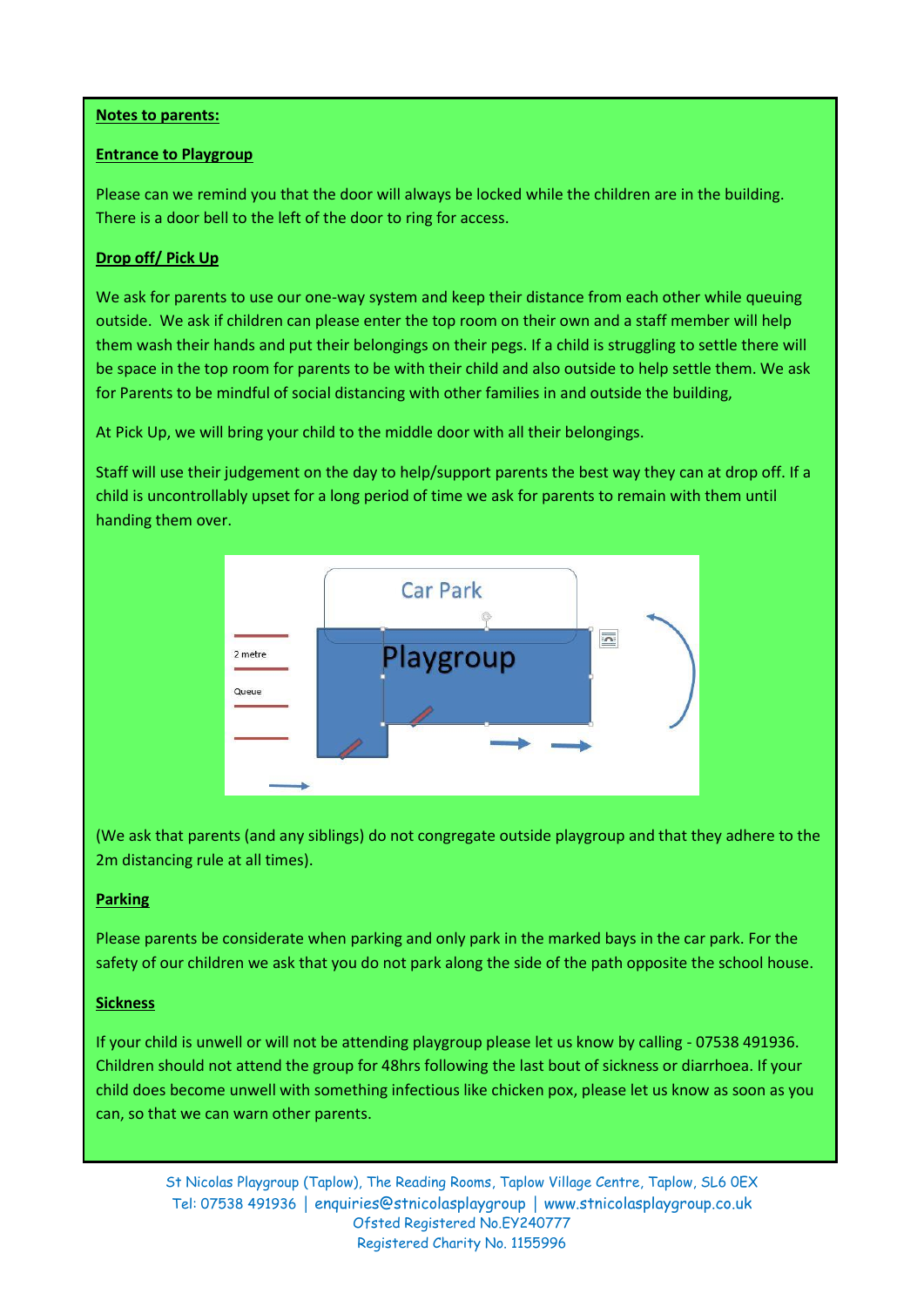Covid-19 related symptoms;

- If your child is ill at playgroup, we will isolate them and ring you immediately to come and collect them. Children will be comforted them. Children will be comforted while we wait for them to be collected.
- Please do not bring your child in if they are not feeling well and need medication. We will be monitoring all children and will ask for them to be collected if we feel they are unwell.
- It goes without saying that the usual procedures of self-isolating must be adhered to if any member of your family displays symptoms of Covid-19. In this situation, a test should be undertaken. If the outcome is negative your child will be able to return to playgroup.
- Likewise, if any member of the group displays symptoms, Government advice is clear that only the person with symptoms should self-isolate in line with Government guidelines.
- In a worst case scenario, if we have a more than two members display symptoms, or children/staff from different groups Playgroup will follow current Government guidelines.

#### **Clothing**

Please ensure all items of your child's clothing is labelled with their name on it. Children often wear the same clothing or items sometimes get left behind at the end of playgroup sessions. We want all children to go home with their things. Please can we ask for children to wear a clean set of clothing everyday.

#### **Toys and other items**

If your child would like to bring an item into playgroup, please try to link it to the theme for the week. To avoid conflict situations or items just being lost please ensure all but the most essential comfort items stay at home. We will inform parents of special dressing up & show & tell days. Please ensure any items that are brought in have your child's name on it. There will be a moment during session where we will have 'show and tell' and they can tell us all about their item.

#### **Personal Information needs to be up to date**

Please ensure all the correct information is given to the playgroup- your child's allergies, dietary requirements and preferences, correct telephone numbers, email addresses. Due to allergies within the playgroup we ask for lunch boxes to be **Nut FREE**, staff will have to provide an alternative for your child if their lunch contains nuts. Please remember if you would like to discuss anything with any staff you are welcome to do so at any time we are available, if we are not available at our busy periods we will be happy to arrange a time that suits you and your family.

#### **Website**

The weekly themes for each term and other information about playgroup is available on our website **at www.stnicolasplaygroup.co.uk**

#### **Facebook Page**

Please like and follow us on Facebook, **www.facebook.com/stnicolasplaygroup**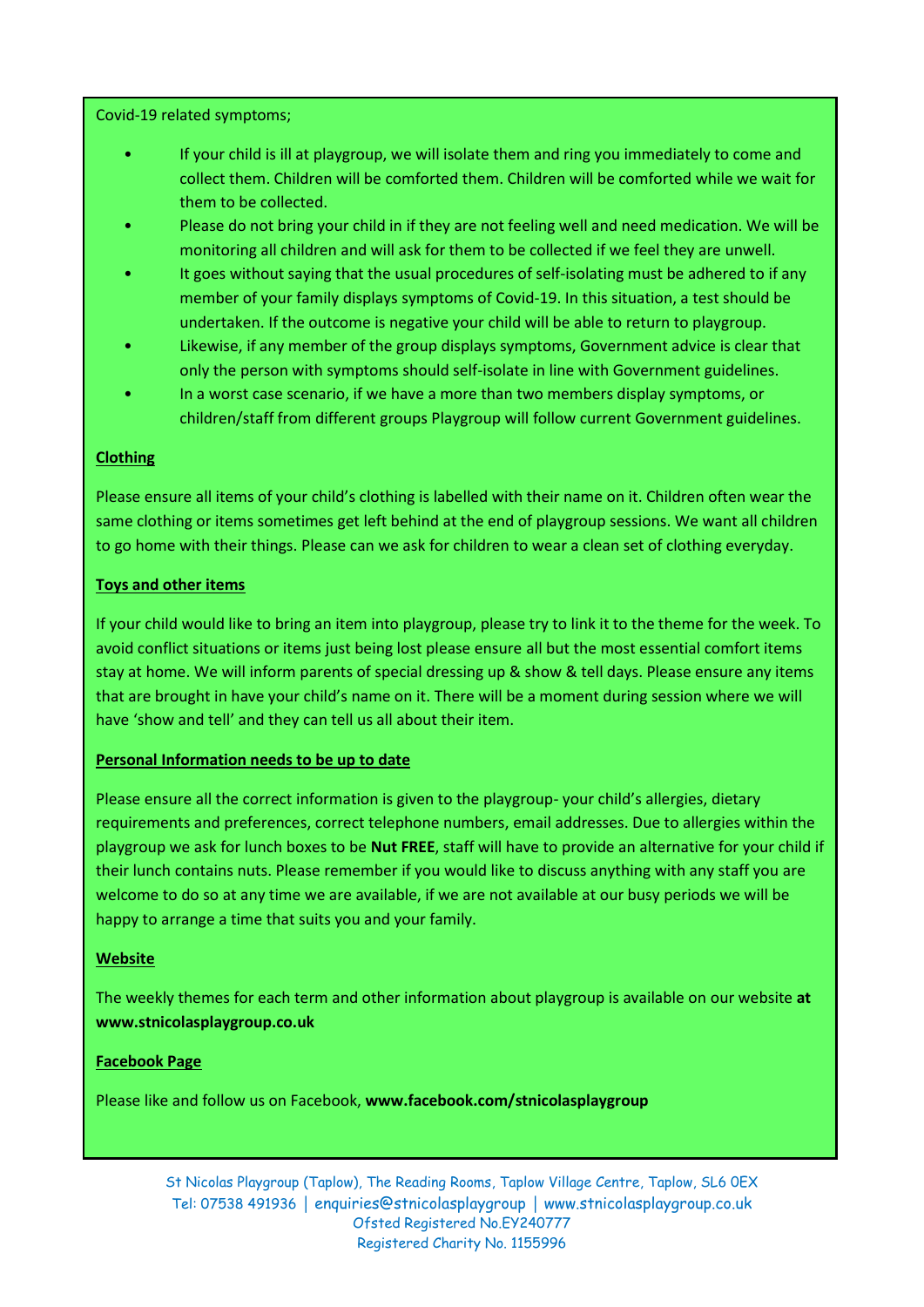### Healthy Lunch Ideas- (Tuesday and Thursday afternoon)

- Cold Pasta/ rice tuna, ham, Tofu, homemade sauce (blended Veg), Falafel, Sweetcorn.
- Sandwiches/wraps
- Crisps alternative- Lentils/chick pea snacks, breadsticks with dip, rice cakes, popcorn.
- Chocolate/sweet treat alternatives- Dried fruit (small amount), choc dipped fruit, oat bars.
- Fruit and Vegetables- Carrot sticks, cucumber sticks, chopped up fruit, etc.

We would like to encourage parents not to send in sweets and crisps and try a healthy alternative instead

Reference from BBCgoodfood.com

## Oral Health support for Parents

It is now a requirement for Nursery settings to support parents and children with Oral Health. Due to our sessions being shorter and our facilities not easily accessible for independent brushing. We will encourage children through play to look after their teeth and the importance of brushing teeth.

Here are some things to consider that may help with your child's oral health:

- Re-thinking some foods Children eat: Raisins are just as bad for teeth as chocolate. They stick to children's teeth and contain sugar.
- Playing a 2-minute sound/music: children stop brushing when it's stopped
- **•** Watching videos
- **•** Picking their own toothbrush and toothpaste

# **What's going on at Playgroup?**

**Garden/Nature Club/ Allotments** - Will be weekly looking after our garden plot and allotments. We will be

teaching the children how to have fun and love looking after our environment.

**Sport-** Get Sports Inspired- Will attend weekly alternating Tuesday and Thursday.

**Music-** Under review, usually on a Wednesday.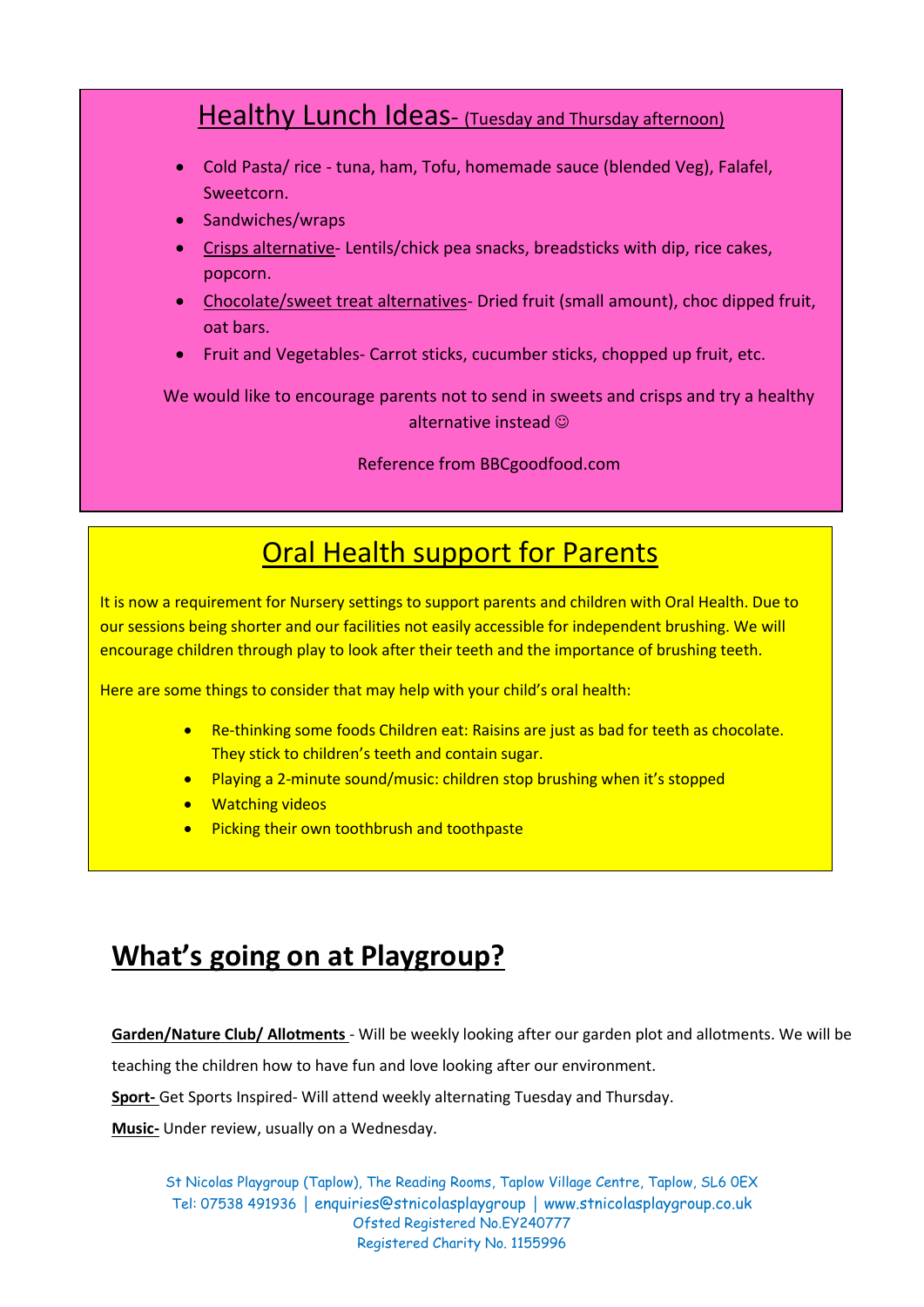**Show and Tell-** If your child would like to bring an item in to show their peers, we will create an opportunity for this during circle time. Please make sure that the item is labelled as it will be placed in a box until show and tell time.

**Priory Gardens**- We will be taking a weekly visit to the Priory Gardens, we understand Children attend different days therefore we will be changing the day on a weekly basis. Please ensure your children have appropriate clothing and shoes. We will be carrying out different activities at the priory garden, some include mud painting, insect spotting, and listening games.

**Forest School**- Following on from the information sent out, we will be operating forest School on Mondays and Fridays at the Old Priory Gardens with Mimi and Gerard from Wild Wood Rangers.

**Butterfly and Caterpillar groups**- We will continue to do a separate group for the different ages and stages of our children, these will be carried out daily. The activities will sometimes link to our theme or we may carry out activities that we feel is an area we need to concentrate on with our children.

**King Humpty**- Our take home teddy, King Humpty will be ready to take home. He has had a quiet summer and cannot wait to start having fun with the children. All children will get a chance to take King Humpty home during their time with us at playgroup.

**Letters and Sounds**- we will start focusing more on letters and sounds from September. Letters and sounds is a phonic resource which is recommended to us by Buckinghamshire county council. It was published by the Department for Education and skills in 2007. Letters and Sounds aims to build children's speaking and listening skills in their own right as well as to prepare children for learning to read by developing their phonic knowledge and skills.

**Scrap Book**- Each child will be provided with a scrap book to take home and return to playgroup weekly to share different drawings, events and activities that happen between home and playgroup.

**Risky Play**- From this term we will be allowing some more risk opportunities in some of the children's activities, this will be slowly introduced and only carried out with the correct supervision. The children will also wear the correct clothing that is needed, provided by playgroup. Children already carry out risk play without realising by running a little faster, jumping from a higher platform, balancing without support, we will like to continue this and introduce other ways children can take risks and explore.

**Borrow a Book**- From this term we will have the option of 'borrow a book' Within the nursery we have a basket full of exciting stories that children love to share with members of staff. We recognise the importance of sharing stories and the benefits this has on children's learning as well as a perfect opportunity to share some quality time with a child. At the end of the session the children can choose a book to take home, we kindly ask parents if they can ensure they sign the book out so we can keep track. Please look after our books so other children can also benefit from them to take home and return a week later.